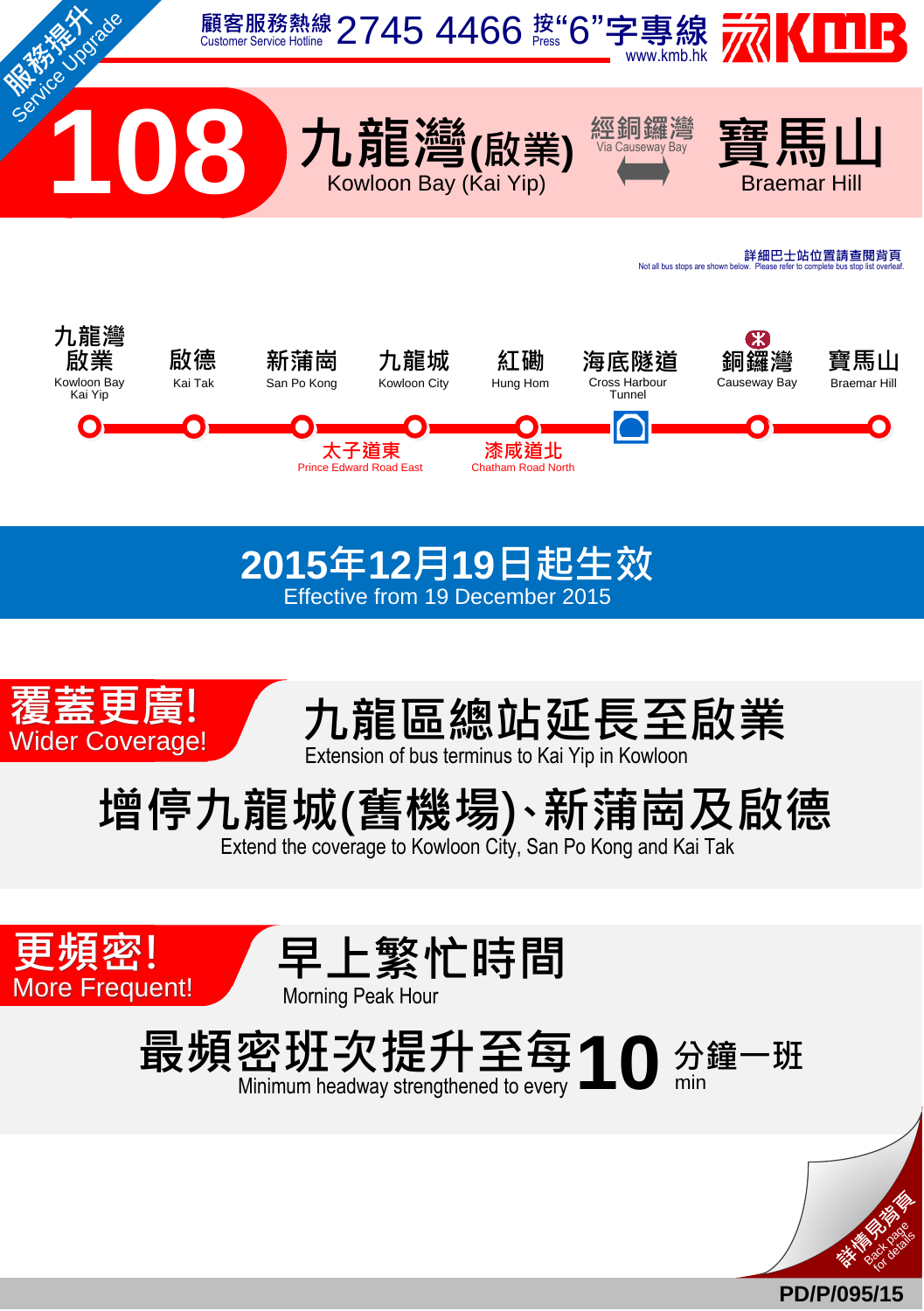

|    | 路線表 Bus Stop List |                                                            |        |    |             |                                                            |        |
|----|-------------------|------------------------------------------------------------|--------|----|-------------|------------------------------------------------------------|--------|
|    | 啟業總站              | Kai Yip Terminus                                           |        |    | 寶馬山總站       | <b>Braemar Hill Terminus</b>                               |        |
|    | 2 麗晶花園13座         | <b>Block 13 Richland Gardens</b>                           |        |    | 豐林閣         | <b>Oxford Court</b>                                        |        |
| 3  | 麗晶商場              | Richland Gardens Shopping Centre                           |        | 3  | 桂華山書院       | CCC Kwei Wah Shan College                                  |        |
| 4  | 宏天廣場              | <b>Skyline Tower</b>                                       |        |    | 富麗園         | Flora Garden                                               |        |
| 5  | 啟德(德朗邨)           | Kai Tak (Tak Long Estate)                                  | \$10.8 | 5  | 萬德閣         | Maiden Court                                               |        |
| 6  | 沐虹街               | Muk Hung Street                                            |        | 6  | 雲景台         | <b>Evelyn Towers</b>                                       |        |
|    | 譽 港灣              | The Latitude                                               |        |    | 北角官立小學(雲景道) | North Point Government Primary<br>School (Cloud View Road) |        |
|    | 富豪東方酒店            | <b>Regal Oriental Hotel</b>                                |        | 8  | 怡景道         | Yee King Road                                              | \$10.8 |
| 9  | 宋皇臺道              | Sung Wong Toi Road                                         |        | 9  | 勵德邨勵潔樓      | Lai Kit Lau Lai Tak Tsuen                                  |        |
| 10 | 馬頭角道              | Ma Tau Kok Road                                            |        | 10 | 勵德邨邨榮樓      | Tsuen Wing Lau Lai Tak Tusen                               |        |
|    | 土瓜灣街市             | To Kwa Wan Market                                          |        | 11 | 利群道         | Li Kwan Avenue                                             |        |
| 12 | 浙江街遊樂場            | Chi Kiang Street Playground                                |        | 12 | 豪園          | Fontana Gardens                                            |        |
| 13 | 紅磡北拱街             | Pak Kung Street Hung Hom                                   | \$9.7  | 13 | 摩頓台         | Moreton Terrace                                            |        |
|    | 14 紅磡平治街          | Ping Chi Street Hung Hom                                   |        | 14 | €Э<br>怡和街   | Yee Wo Street                                              |        |
|    | 15 海底隧道           | Cross Harbour Tunnel                                       |        | 15 | 堅拿道東        | Canal Road East                                            | \$9.3  |
|    | 直達銅鑼灣市中心          | <b>Direct to Causeway Bay Town Centre</b>                  |        | 16 | 海底隧道        | Cross Harbour Tunnel                                       |        |
|    | 16 景隆街            | Cannon Street                                              |        |    | 經紅磡漆咸道北     | Via Chatham Road North Hung Hom                            |        |
| 17 | ങ<br>利舞臺廣場        | Lee Theatre Plaza                                          |        | 17 | 紅磡山谷道       | Valley Road Hung Hom                                       |        |
| 18 | 雲翠大廈              | <b>Bonaventure House</b>                                   |        | 18 | 紅磡北拱街       | Pak Kung Street Hung Hom                                   |        |
| 19 | 邊寧頓街              | <b>Pennington Street</b>                                   |        | 19 | 山西街         | Shan Si Street                                             |        |
| 20 | 聖保祿醫院             | St Paul's Hospital                                         |        | 20 | 土瓜灣天光道      | Tin Kwong Road To Kwa Wan                                  |        |
| 21 | 豪園                | <b>Fontana Gardens</b>                                     |        | 21 | 新山道         | San Shan Road                                              |        |
| 22 | 光明台               | <b>Illumination Terrace</b>                                | \$5.7  | 22 | 香港家庭計劃指導會   | The Family Planning Association                            | \$5.7  |
| 23 | 勵德邨德全樓            | Tak Chuen Lau Lai Tak Tsuen                                |        | 23 | 亞皆老街球場      | Argyle Street Playground                                   |        |
| 24 | 怡景道               | Yee King Road                                              |        | 24 | 富豪東方酒店      | <b>Regal Oriental Hotel</b>                                |        |
|    | 北角官立小學(雲景道)       | North Point Government Primary<br>School (Cloud View Road) |        | 25 | 譽·港灣        | The Latitude                                               |        |
| 26 | 海景台               | Seaview Garden                                             |        | 26 | 啟德(啟睛邨)     | Kai Tak (Kai Ching Estate)                                 |        |
| 27 | 恒景園               | <b>Hanking Court</b>                                       |        | 27 | 麗晶花園第8座     | <b>Block 8 Richland Gardens</b>                            |        |
| 28 | 雲峯大廈              | Summit Court                                               |        | 28 | 啟業總站        | Kai Yip Terminus                                           |        |
| 29 | 賽西湖公園             | Choi Sai Woo Park                                          |        |    |             |                                                            |        |
| 30 | 寶馬山總站             | <b>Braemar Hill Terminus</b>                               |        |    |             |                                                            |        |

## **4 時間表 Timetabl**

**合** 轉乘優重

| 時段 Period                                       | 班次(分鐘) Frequency (min)             | 時段 Period     | 班次(分鐘) Frequency (min) |  |  |  |
|-------------------------------------------------|------------------------------------|---------------|------------------------|--|--|--|
|                                                 | 星期一至五 Mondays to Fridays           |               |                        |  |  |  |
| $0555 - 0740$<br>$0740 - 0800$<br>$0800 - 2130$ | 15<br>10<br>15/20                  | $0700 - 2300$ | 15/20                  |  |  |  |
| 星期六 Saturdays                                   |                                    |               |                        |  |  |  |
| $0555 - 2130$                                   | 15/20                              | $0700 - 2300$ | 15/20                  |  |  |  |
|                                                 | 星期日及公眾假期 Sundays & Public Holidays |               |                        |  |  |  |
| $0840 - 2130$                                   | 15/20                              | $0950 - 2300$ | 15/20                  |  |  |  |

| $\sum$ + $\frac{1}{2}$ / $\sum$ / $\sum$ interchange |                                 |                                                                                                                                                   |                    |
|------------------------------------------------------|---------------------------------|---------------------------------------------------------------------------------------------------------------------------------------------------|--------------------|
| 第一程<br>First Leg                                     | 轉乘地點<br>Interchange Point       | 第二程<br>Second Leg                                                                                                                                 | 最多可慳<br>Max Saving |
| 108<br>往寶馬山<br>To Braemar Hill                       | 海底隧道<br>Cross Harbour<br>Tunnel | 101/X, 102/P, 103, 104, 106/A/P, 107/P,<br>109, 110, 111/P, 112, 113, 115/P, 116,<br>117, 118/P, 170, 171, 182, 301<br>往港島<br>To Hong Kong Island | \$3.5              |









f KMB 九巴專頁 Q

本單張資料只供參考,如有更改,恕不另行通知。 The information in the leaflet is for reference only and is subject to change without prior notice.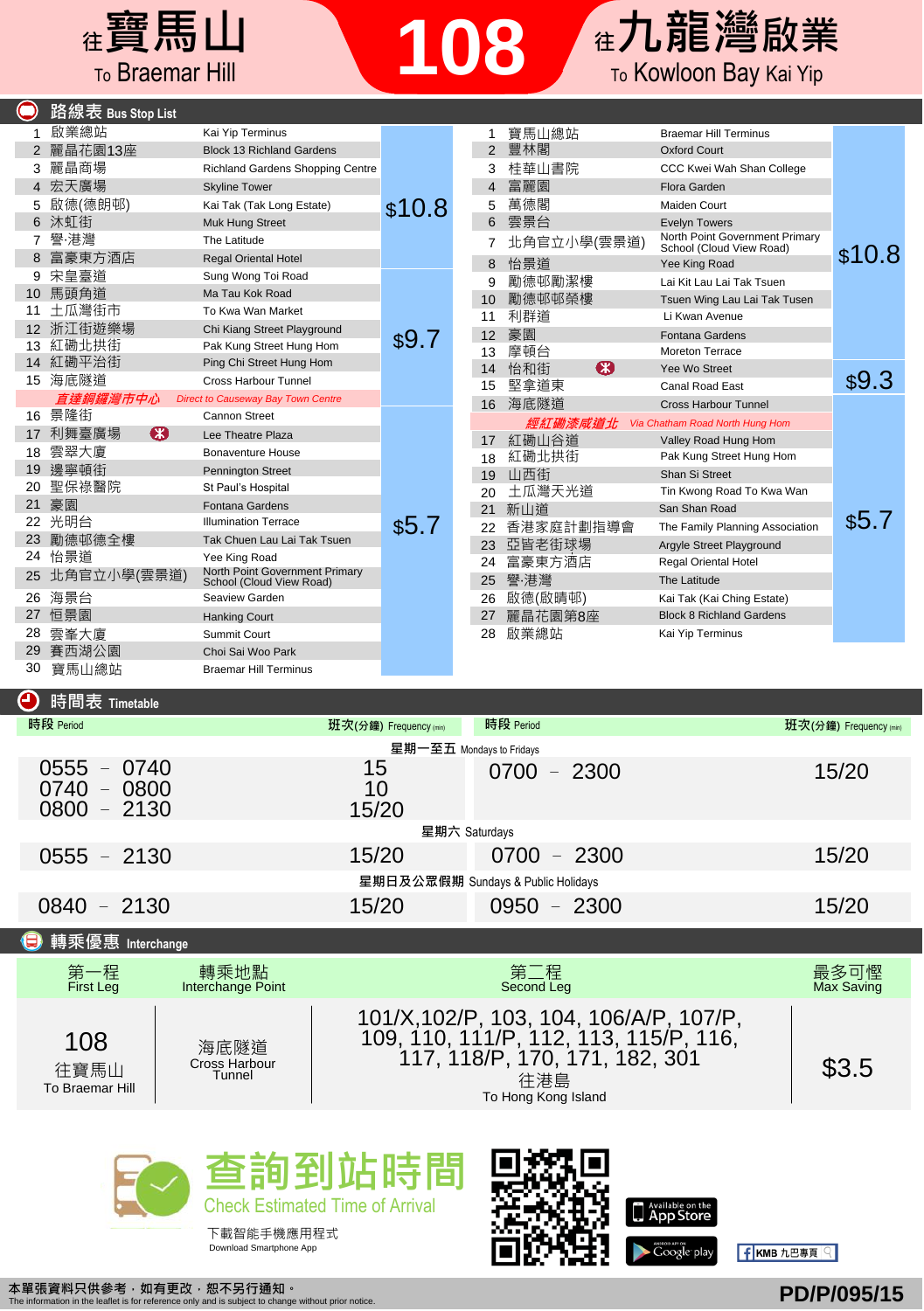





Extension of service to Kai Tak